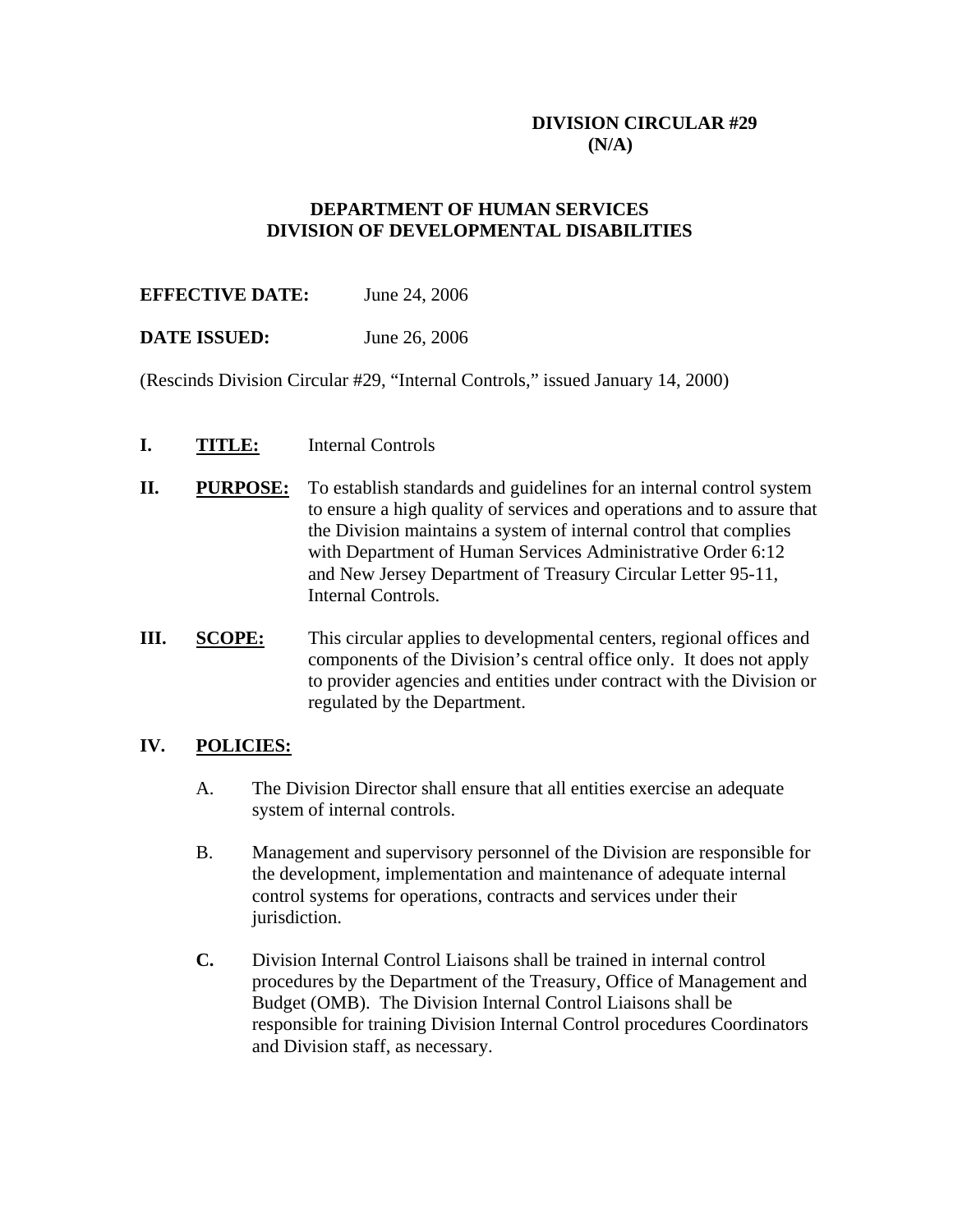#### **V. GENERAL STANDARDS:**

A. Definitions – For the purpose of this circular, the following terms shall have meanings defined herein:

Control Activities means the policies and procedures that help ensure that management directives are carried out.

Control Environment means the tone of an organization, which influences the control consciousness of its employees. The control environment is the foundation for all other components of internal control because it provides discipline and structure.

Division means the Division of Developmental Disabilities.

Information and Communication means the two key elements which help management carry out its responsibilities. Management must establish a timely and effective process for relaying information.

Internal Control Certification means a document signed by the administrative head of an entity which attests to the internal controls of that entity.

Internal Control Division Liaison means that staff member appointed by the Division Director to be responsible for the coordination of Divisionwide efforts of evaluation, improvement and reporting on internal controls.

Internal Control Coordinator means that staff member appointed by the administrative head of the entity to be responsible for the coordination of the evaluation, improvement and reporting of its internal control adequacy.

Internal Control Manual means a specific document originating by the OMB and issued by the liaison which incorporates Administrative Order 6:12 and Treasury Circular 95-11.

Material Weakness means a substantial deficiency as defined in the Internal Control Manual.

Monitoring means a process that an entity uses to assess the quality of its internal control performance over time.

Risk Assessment means the process that the entity must conduct to identify and assess and material weakness relevant risk to its objectives. Once this is done, management must determine how the risks should be managed.